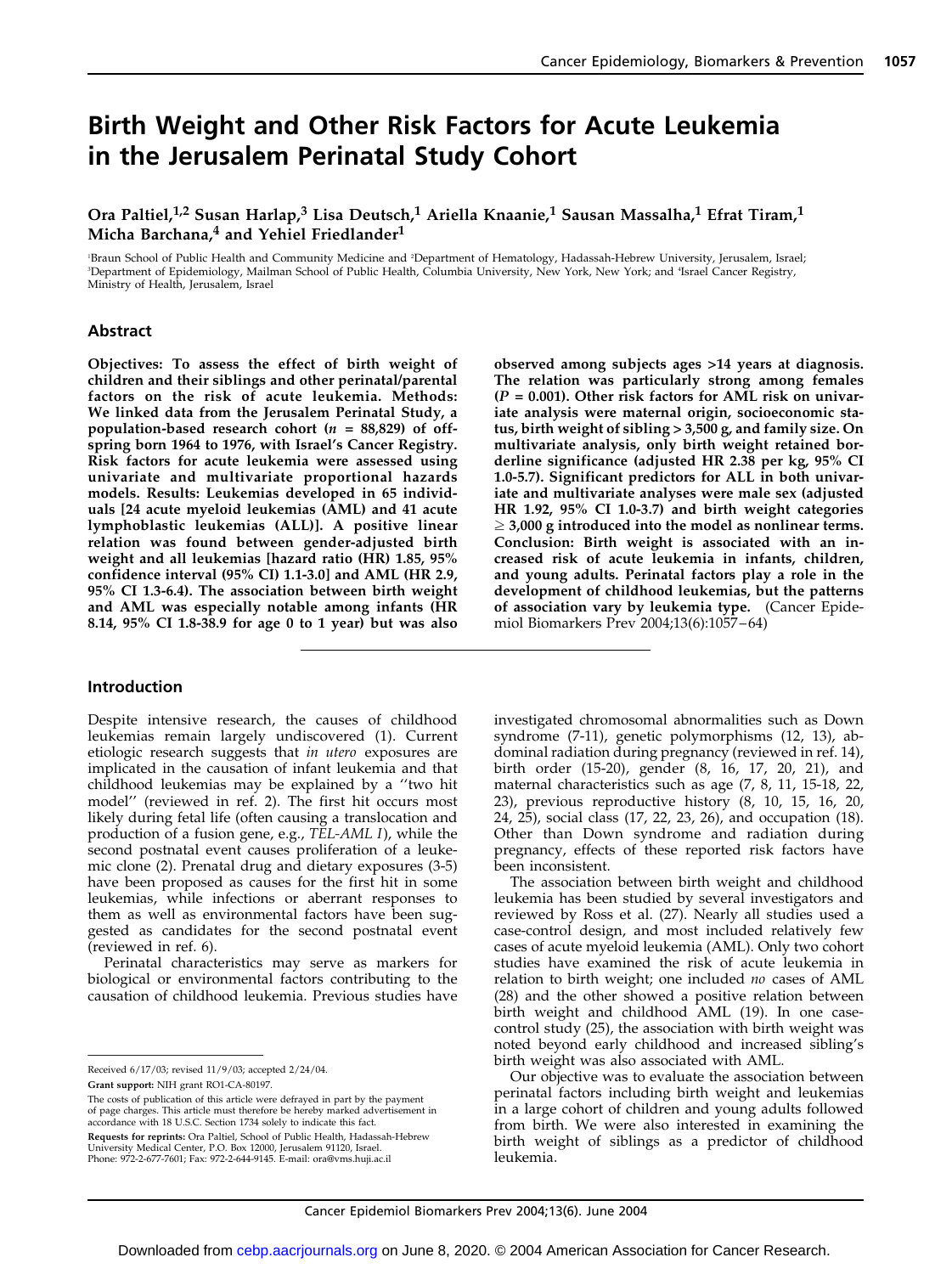#### Subjects and Methods

Study Population. The Jerusalem Perinatal Study cohort includes all offspring born in 1964 to 1976 to residents of western Jerusalem and the surrounding rural county and their parents. The cohort was originally established to study preeclampsia, but the aims were expanded thereafter to include congenital anomalies, perinatal mortality, and other outcomes. Details of this cohort have been published previously (29, 30). Using active surveillance of obstetric wards, baseline data were recorded at birth regarding birth weight, sociodemographic characteristics of the parents, pregnancy and obstetric complications, and congenital anomalies. Further information derived from surveillance of hospitalizations, attendance at mother-child clinics, and review of death certificates was later added to the database.

Linkage. In 2000, we verified the identity numbers and vital status of all the original members of the Jerusalem Perinatal Study cohort. Of the original 91,459 live-born individuals, 88,829 (97.1%) were traced in the Population Registry through their unique identity numbers. Traced individuals were linked to the Israel Cancer Registry, a population-based register established in 1960, which receives documentation of cancer cases from pathology departments, medical records departments, and death certificates. Cancer notification has been required by law since 1982, but even prior to this law, registration of cancer cases was considered to be high (31). Prior to 1982, over 99% of leukemia cases were histologically/cytologically confirmed. Furthermore, <5% of cancer cases were obtained from death certificate information, indicating a high degree of registration. Periodic surveys are carried out for completeness, the most recent of which took place in 1995 to 1997 and showed overall completeness of 90% to 92% for acute leukemias. It is estimated that for childhood malignancy registration is >95% complete. Only the first cancer site per case was included in the analysis. We included all incident leukemia cases (International Classification of Diseases, Ninth Revision codes 2040 to 2089).

Statistical Analysis. We calculated person-time incidence of leukemia for the entire cohort by leukemia subtype, age at diagnosis, and gender. We examined the risk of developing leukemia according to sociodemographic, parental, and perinatal factors recorded in the Jerusalem Perinatal Study database using univariate and multivariate Cox proportional hazards methods (32). Follow-up time was measured in days and continued from birth to June 30, 1999, death, or date of first cancer diagnosis. Data are reported as hazard ratios (HR) with 95% confidence intervals (95% CIs).

We studied the risk of leukemia according to age at diagnosis in three categories: 0 to 4, 5 to 14, and 15+ years. The first category was also subdivided (first year of life and age 1 to 4 years). For this analysis, follow-up time began at the beginning of the age category in question (birth, 1, 5, or 15 years). Cases were censored at the time of first cancer diagnosis, and noncases were censored at the upper limit of the age category or at death, if the latter occurred within the age category. For example, for the first category, children diagnosed between birth and age 0.99 years were included as cases and censored at the date of diagnosis, and noncases were censored either at death if it occurred before age 1 year or at age 0.99 years. For the second category, follow-up began at age 1 year. Cases diagnosed prior to age 4.99 years were censored at date of diagnosis, and noncases were censored at death if it occurred before age 5 or at 4.99 years. The next category began follow-up at 5 years and ended at 14.99 years. For the final category (15+), follow-up time began at age 15 years; cases were censored at date of diagnosis, and noncases were censored at death or on June 30, 1999.

Birth weight was analyzed in 500 g categories and as a continuous variable after adjusting for gender. Other variables analyzed included parental characteristics such as place of birth (Israel vs. abroad); ethnic origin (based on grandfather's continent of birth—western Asia, North Africa, or Europe, the latter group also including the Americas, Southern Africa, and Australia), a factor shown previously to be associated with birth weight in this population (33); age at the time of delivery (by 5-year age categories); socioeconomic status (by father's occupation at the time of birth, coded originally into six categories and recoded to a dichotomy of high and low); and education (0 to 8, 9 to 12, or  $\geq$  13 years). Furthermore, we examined perinatal factors or obstetric conditions such as birth order (first or other as recorded in the original Jerusalem Perinatal Study data set); sibship size in the assembled cohort (which included the index case and all siblings born 1964 to 1976) classified as 1 to 2, 3 to 4, or  $\geq$ 5; gender of the offspring; previous fetal or neonatal loss (none vs. at least one); and presence or absence of obstetric interventions and maternal conditions and complications as noted at the time of delivery for which there were at least five cases of acute leukemia. These included induction of labor, vacuum extraction, Rh- mother, fetal distress or asphyxia, and cord deviation. We investigated the effect of the presence of a sibling with birth weight > 3,500 g on leukemia risk. For children with no siblings, the value for this latter variable was set at 0. This analysis was repeated excluding the population without siblings.

Multivariate models were constructed for the risk of AML and acute lymphoblastic leukemia (ALL). Variables, which were entered into these models, included those factors that were significantly ( $P < 0.05$ ) associated with leukemia risk in univariate models. The significance of each independent variable was evaluated by the likelihood ratio test. Individuals with missing values were not included in the models. All statistical analyses were performed using SPSS version 9 (SPSS, Chicago, IL).

The study protocol was approved by the institutional review boards in Jerusalem and New York.

#### Results

Of the traced offspring in the cohort, 87,078 (98%) were born to Jewish mothers and 1,751 (2%) to non-Jewish mothers (mainly Arabs). Ninety-eight percent of the mothers were married at the time of the birth. Cancer developed among 541 offspring in the Jerusalem Perinatal Study cohort prior to July 1, 1999. Of these, 340 (63%) developed solid tumors and 201 (37%) developed hematopoietic malignancies including 87 Hodgkin's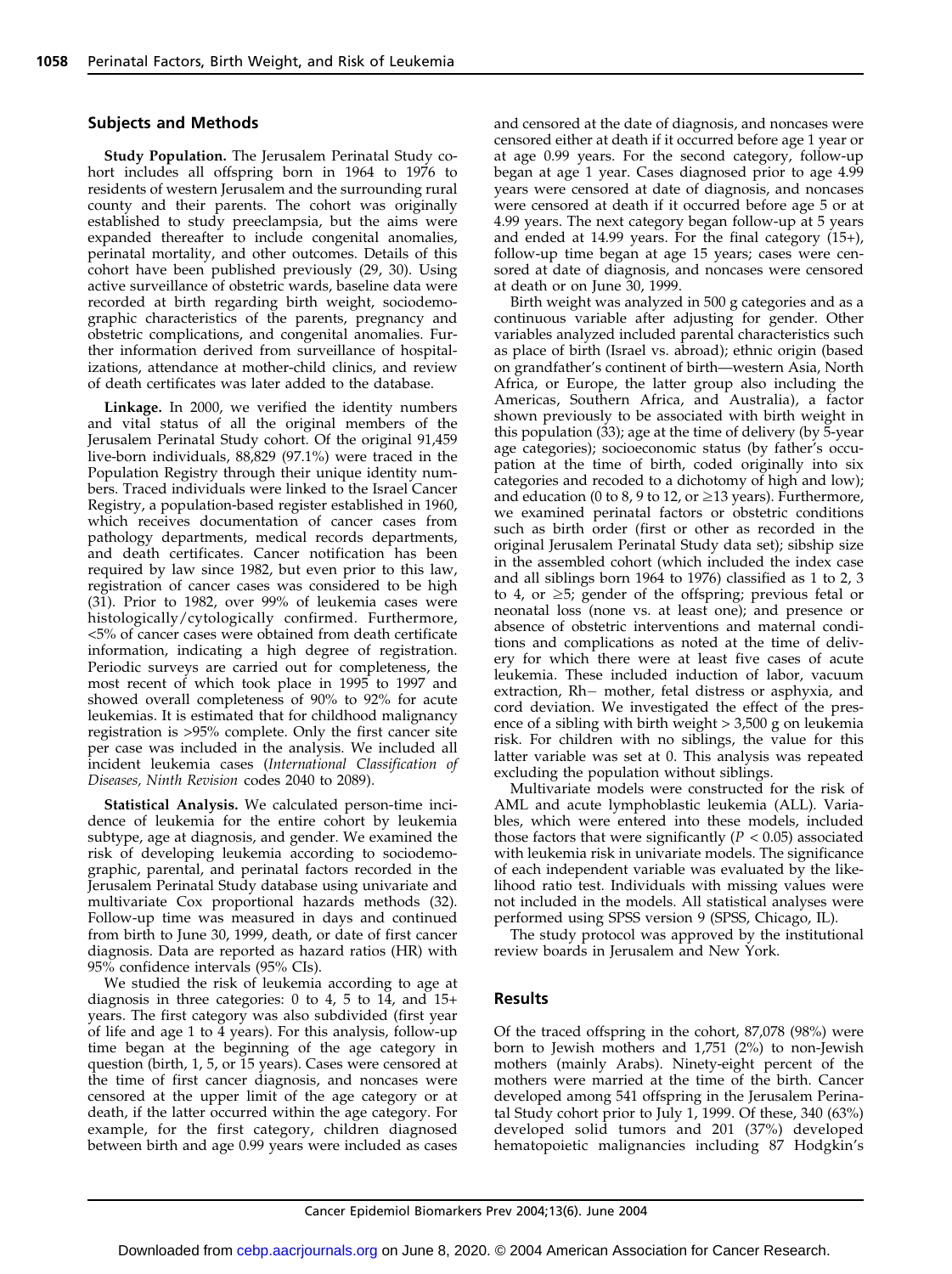disease, 49 non–Hodgkin lymphoma, 41 ALL, and 24 AML. Only four cancers occurred among Arabs, all of which were lymphomas. Thus, the analyses for acute leukemia were restricted to Jewish offspring. One child with AML had Down syndrome (birth weight 2,950 g) and one was born to a mother with gestational diabetes (birth weight 3,250 g).

Univariate Analysis. Table 1 shows the person-time incidence of leukemia for each leukemia subtype and by age at diagnosis and gender. The risk of leukemia in the cohort was 2.6/100,000 person-years.

The association of perinatal factors and parental characteristics with leukemia is shown in Table 2. The risk of ''all leukemias'' related to the factors analyzed showed an intermediate pattern between the pattern of ALL and AML. None of the maternal or obstetric conditions and complications analyzed (see Subjects and Methods section) was associated with leukemia risk. There were insufficient data on gestational age to analyze relations between this variable and leukemia risk.

The risk of AML was considerably lower among offspring of mothers born abroad compared with those of mothers born in Israel. Offspring whose maternal grandfather was born in North Africa were particularly protected compared with those with Israel-born grandfathers. There was no relation noted with maternal age. While those with older fathers appeared to be at somewhat higher risk, the CIs crossed unity and the relation was nonmonotonic. Offspring born of women with high socioeconomic status were at greater risk (>2-fold) for the development of AML ( $P \le 0.04$ ). When socioeconomic status was analyzed in six categories, no lin-

Table 1. Incidence rates of all leukemias, ALL, and AML by age at diagnosis and gender in the Jerusalem Perinatal Study cohort

|                                            | $\boldsymbol{n}$<br>Cases | Person-<br>Years | Rates per 95% CI<br>100.000 |              |
|--------------------------------------------|---------------------------|------------------|-----------------------------|--------------|
| Overall                                    |                           |                  |                             |              |
| All leukemias                              | 65                        | 2,487,912        | 2.61                        | $2.0 - 3.0$  |
| AI.                                        | 41                        | 2,487,912        | 1.65                        | $1.1 - 2.2$  |
| AML                                        | 24                        | 2.487.912        | 0.96                        | $0.6 - 1.4$  |
| By age at diagnosis $(y)$<br>All leukemias |                           |                  |                             |              |
| $0 - 4$                                    | 22                        | 425,618          | 5.17                        | $3.0 - 7.4$  |
| $5-14$                                     | 18                        | 848,259          | 2.12                        | $1.1 - 3.1$  |
| $15+$                                      | 25                        | 1,214,039        | 2.06                        | $1.2 - 2.9$  |
| AI.                                        |                           |                  |                             |              |
| $0 - 4$                                    | 12                        | 425,618          | 2.82                        | $1.2 - 4.5$  |
| $5-14$                                     | 15                        | 848,259          | 1.77                        | $0.8 - 2.7$  |
| $15+$                                      | 14                        | 1.214.039        | 1.15                        | $0.5 - 1.8$  |
| AML                                        |                           |                  |                             |              |
| $0 - 4$                                    | 10                        | 425,618          | 2.35                        | $0.8 - 3.9$  |
| $5 - 14$                                   | 3                         | 848,259          | 0.35                        | $-0.1 - 0.8$ |
| $15+$                                      | 11                        | 1,214,039        | 0.91                        | $0.3 - 1.5$  |
| Males ( $n = 44,854$ )                     |                           |                  |                             |              |
| All leukemias                              | 44                        | 1,279,956        | 3.44                        | $2.4 - 4.5$  |
| AI.                                        | 28                        | 1,279,956        | 2.19                        | $1.4 - 3.0$  |
| AML                                        | 16                        | 1.279.956        | 1.25                        | $0.6 - 1.9$  |
| Females ( $n = 42,112$ )                   |                           |                  |                             |              |
| All leukemias                              | 21                        | 1,207,955        | 1.74                        | $1.0 - 2.5$  |
| AI.                                        | 13                        | 1,207,955        | 1.08                        | $0.5 - 1.7$  |
| AML                                        | 8                         | 1,207,955        | 0.66                        | $0.2 - 1.2$  |

ear trend was noted ( $P = 0.08$ ; data not shown). Higher education among the parents was also associated with an increased risk of this disease, but the findings were not statistically significant. There was no association with birth order, but sibship size in the cohort was associated with an increased risk of AML, particularly offspring from families with three to four siblings in the cohort. Male offspring were at increased risk, but the relation was not significant. We found no association with previous fetal or neonatal loss.

Regarding ALL, the pattern of risk differed from that of AML. There was a 2-fold risk of this disease among male offspring compared with females. Socioeconomic status and parental education appeared to show an opposite relation compared with that seen in AML, but the findings were not significant. Birth order and sibship size, parental age, and previous fetal or neonatal loss were unrelated to the risk of ALL.

Relation of Birth Weight to Leukemia Risk. Birth weight was available for 86,604 (>99%) members of the cohort. None of the cases of acute leukemia was missing information regarding birth weight. The lowest birth weight category of  $\leq 2.999$  g included 25.0% of the cohort, while the highest category  $(≥4,000 g)$ included 6.9% of the cohort. Table 3 shows the risk of AML and ALL according to categories of birth weight. A trend for increased leukemia risk by increasing birth weight was observed for all leukemias combined  $(P = 0.002)$ .

A slight increase in risk of AML comparing offspring with low birth weight (<2,999 g) with those in the modal birth weight category (3,000 to 3,499 g) was observed; thereafter, the risk increased with increasing birth weight. This apparent J-shaped relation was based on only four cases of the disease in the lowest category. Furthermore, a test for a nonlinear (quadratic) term was not significant. Indeed, the test for a linear trend by increasing birth weight was highly significant for AML ( $P = 0.009$ ).

For ALL, offspring born in all birth weight categories above a threshold of 3,000 g showed a similar increased risk. There was no monotonic or linear trend (P for linear trend = 0.06). In further analyses regarding ALL, birth weight was analyzed as a categorical variable with four categories, while, for AML, birth weight was entered into the models as a continuous variable. Mean (SD) birth weight was 3,190 (520) g for girls and 3,310 (550) g for boys ( $P < 0.0001$ ). Further analyses of birth weight were thus adjusted for gender.

There was an almost 3-fold risk of AML with each kilogram increase of gender-adjusted birth weight (HR 2.9, 95% CI 1.3-6.4). We examined whether this linear relationship was modified within various subgroups. Examining this relation by age at diagnosis, we found a positive association in children ages 0 to 4 years (HR 4.0, 95% CI 1.2-13.3) and in young adults ages  $\geq$ 15 years (HR 2.9, 95% CI 0.9-9.2). The association was particularly strong for infants in the first year of life (HR 8.14, 95% CI 1.8-38.9), while for those ages 1 to 4 years, the relation was much less remarkable (HR 2.3, 95% CI 0.5-10.3). Positive relations between gender-adjusted birth weight and AML were found for both sexes, but for female offspring, the linear association was particularly strong (HR 7.86, 95% CI 2.4-26.2,  $P = 0.001$ ). This apparent

Cancer Epidemiol Biomarkers Prev 2004;13(6). June 2004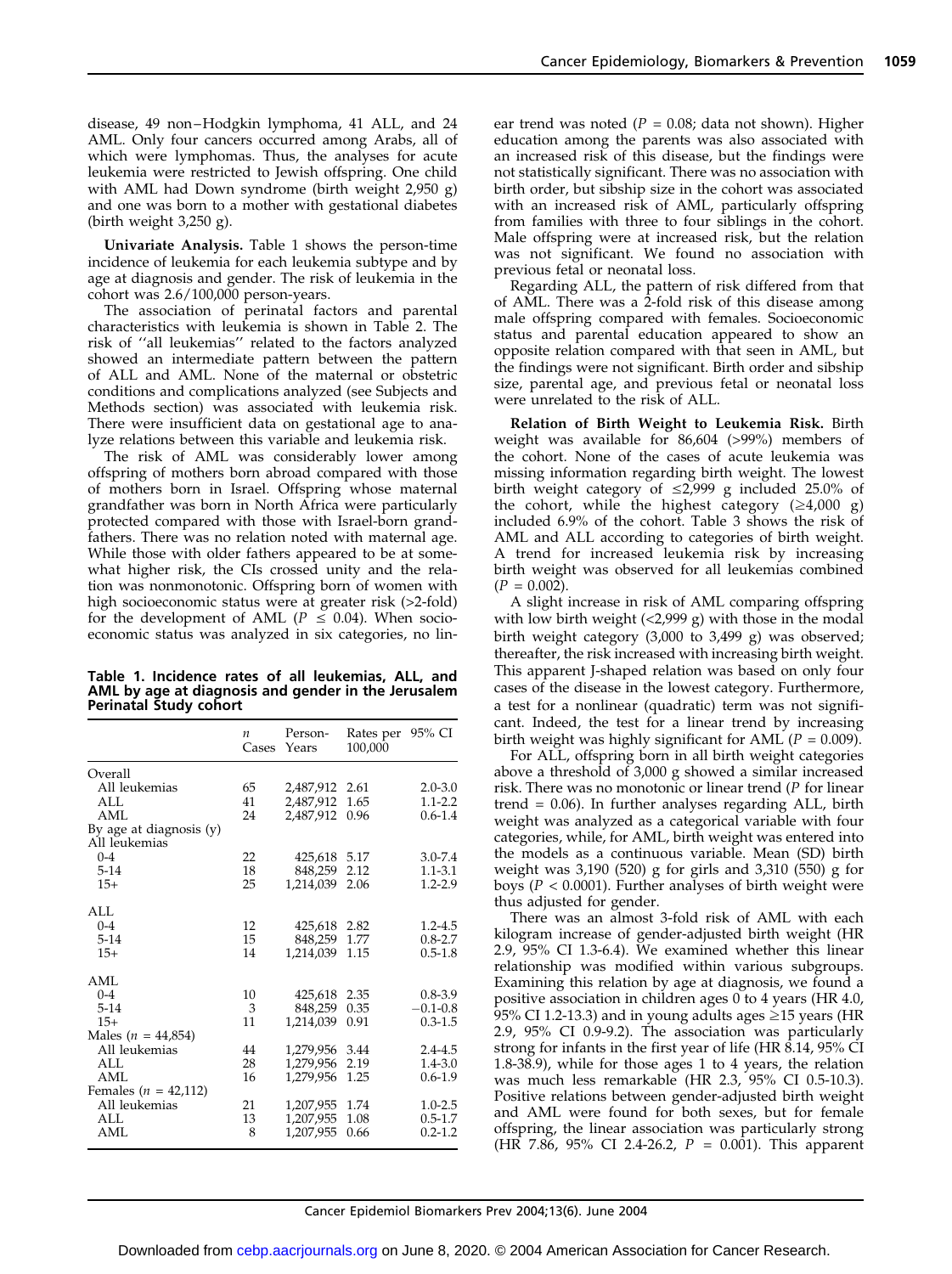| Variable                 | Distribution in<br>Cohort* | All Leukemias<br>$(n = 65)$ , HR (95% CI) | AML $(n = 24)$ , HR (95% CI) | ALL $(n = 41)$ , HR (95% CI) |
|--------------------------|----------------------------|-------------------------------------------|------------------------------|------------------------------|
| Mother's place of birth  |                            |                                           |                              |                              |
| Israel                   | 38,597                     | 1.0                                       | 1.0                          | 1.0                          |
| Abroad                   | 48,365                     | $0.60(0.4-1.0)$                           | $0.47(0.2-1.1)$              | $0.69(0.4-1.3)$              |
| Maternal origine         |                            |                                           |                              |                              |
| Israel                   | 12,112                     | 1.0                                       | 1.0                          | 1.0                          |
| Other west Asia          | 26,155                     | $0.64(0.3-1.3)$                           | $0.39(0.1-1.2)$              | $0.93(0.4-2.5)$              |
| North Africa             |                            | $0.75(0.4-1.6)$                           | $0.26(0.1-1.0)$              | $1.32(0.5-3.5)$              |
|                          | 20,056                     |                                           |                              |                              |
| Europe, etc.             | 28,639                     | $0.59(0.3-1.2)$                           | $0.49(0.2-1.3)$              | $0.71(0.3-1.9)$              |
| Mother's age             |                            |                                           |                              |                              |
| $\leq 19$                | 4,317                      | 1.0                                       | 1.0                          | 1.0                          |
| $20 - 24$                | 27,813                     | $1.85(0.4-7.8)$                           | $0.93(0.1-7.7)$              | $2.77(0.4-20.8)$             |
| 25-29                    | 27,221                     | $1.58(0.3-6.8)$                           | $1.59(0.2-12.3)$             | $1.57(0.2-12.3)$             |
| 30-34                    | 16,650                     | $1.80(0.4-2.9)$                           | $1.03(0.1-9.3)$              | $2.58(0.3-20.1)$             |
| $35+$                    | 10,916                     | $0.99(0.2-5.1)$                           | $1.19(0.1-11.4)$             | $0.79(0.1-8.7)$              |
| Father's age             |                            |                                           |                              |                              |
| $<$ 25                   | 12,126                     | 1.0                                       | 1.0                          | 1.0                          |
| 25-29                    | 27,594                     | $0.83(0.4-1.9)$                           | $1.53(0.3-7.4)$              | $0.62(0.2-1.6)$              |
| 30-34                    | 21,812                     | $0.92(0.4-2.1)$                           | $2.46(0.5-11.4)$             | $0.47(0.2-1.4)$              |
| $35+$                    | 25,430                     | $1.26(0.6-2.7)$                           | $1.41(0.3-6.7)$              | $1.23(0.5-2.9)$              |
|                          |                            |                                           |                              |                              |
| Socioeconomic status     |                            |                                           |                              |                              |
| Low                      | 39,634                     | 1.0                                       | 1.0                          | 1.0                          |
| High                     | 47,328                     | $1.18(0.7-1.9)$                           | $2.5(1.0-6.4)$               | $0.79(0.4-1.5)$              |
| Mother's education (y)   |                            |                                           |                              |                              |
| $0 - 8$                  | 27,178                     | 1.0                                       | $1.0\,$                      | 1.0                          |
| $9 - 12$                 | 31,473                     | $0.95(0.5-1.7)$                           | $1.18(0.4-3.4)$              | $0.85(0.4-1.8)$              |
| $13+$                    | 26,804                     | $1.02(0.6-1.9)$                           | $1.74(0.6-4.8)$              | $0.74(0.3-1.6)$              |
| Father's education (y)   |                            |                                           |                              |                              |
| $0 - 8$                  | 20,977                     | 1.0                                       | 1.0                          | 1.0                          |
| $9 - 12$                 | 30,707                     | $1.10(0.6-2.1)$                           | $1.62(0.4-6.3)$              | $0.96(0.5-2.0)$              |
| $13+$                    | 33,511                     | $1.09(0.6-2.1)$                           | $2.99(0.9-10.4)$             | $0.62(0.3-1.4)$              |
| Birth order              |                            |                                           |                              |                              |
| First                    | 25,515                     | 1.0                                       | 1.0                          | 1.0                          |
| Other                    | 61,300                     | $1.07(0.6-1.8)$                           | $0.99(0.4-2.4)$              | $1.11(0.6-2.1)$              |
| Sibship size in cohort   |                            |                                           |                              |                              |
|                          |                            | 1.0                                       |                              |                              |
| $1 - 2$                  | 42,717                     |                                           | 1.0                          | 1.0                          |
| $3-4$                    | 31,220                     | $1.96(1.2-3.3)$                           | $3.15(1.2-8.2)$              | $1.54(0.8-3.0)$              |
| $5+$                     | 13,025                     | $1.29(0.6-2.8)$                           | $2.16(0.6-7.7)$              | $0.98(0.4-2.7)$              |
| Gender of offspring      |                            |                                           |                              |                              |
| Female                   | 42,111                     | 1.0                                       | 1.0                          | 1.0                          |
| Male                     | 44,851                     | $1.98(1.2-3.3)$                           | $1.89(0.8-4.4)$              | $2.03(1.1-3.9)$              |
| Previous fetal or        |                            |                                           |                              |                              |
| neonatal $\log$ <i>b</i> |                            |                                           |                              |                              |
| None                     | 77,784                     | 1.0                                       | 1.0                          | 1.0                          |
| At least one             | 4,005                      | $1.07(0.3-3.4)$                           | $1.03(0.1-7.7)$              | $1.08(0.3-4.5)$              |
|                          |                            |                                           |                              |                              |

Table 2. Family characteristics, perinatal factors, and relative risk of leukemia (univariate analysis)

\*Those with missing values are not included.

Based on maternal grandfather's place of birth

 $b_{5133}$  cohort members had missing values for this variable including four cases of AML.

interaction between gender and birth weight, when formally tested, was associated with a borderline P value of 0.053.

For ALL, there was no significant interaction between birth weight categories and gender. Furthermore, there was no significant association between birth weight and ALL in infants up to 1 year (HR 2.1, 95% CI 0.3-14.9).

We found a positive association between the presence of any sibling weighing >3,500 g on the risk of all leukemias (HR 1.94, 95% CI 1.2-3.1) and the risk of AML (HR 3.10, 95% CI 1.4-7.1). For ALL, this relation was weaker (HR 1.48, 95% CI 0.8-2.8). Removing offspring without siblings from the analysis did not change these relations.

Multivariate Analysis. We constructed a multivariate model for the risk of AML, which included gender, birth weight (per kg), presence of a sibling weighing > 3,500 g, sibship size in the cohort, maternal origin, and socioeconomic status (Table 4A). Only birth weight yielded borderline significant ( $P = 0.05$ ) HRs on multivariate analysis. The HR (95% CI) for each kilogram of birth weight controlling for these other variables was 2.37 (1.0-5.7). Adding an interaction term between birth weight and gender did not improve the model. For ALL, the factors, which were predictors on univariate analysis, retained their significance on multivariate analysis (Table 4B) including male gender and birth weight  $\geq 3,000$  g (analyzed in 500 g categories).

#### **Discussion**

While the association of childhood ALL with birth weight is well accepted (27), the association with AML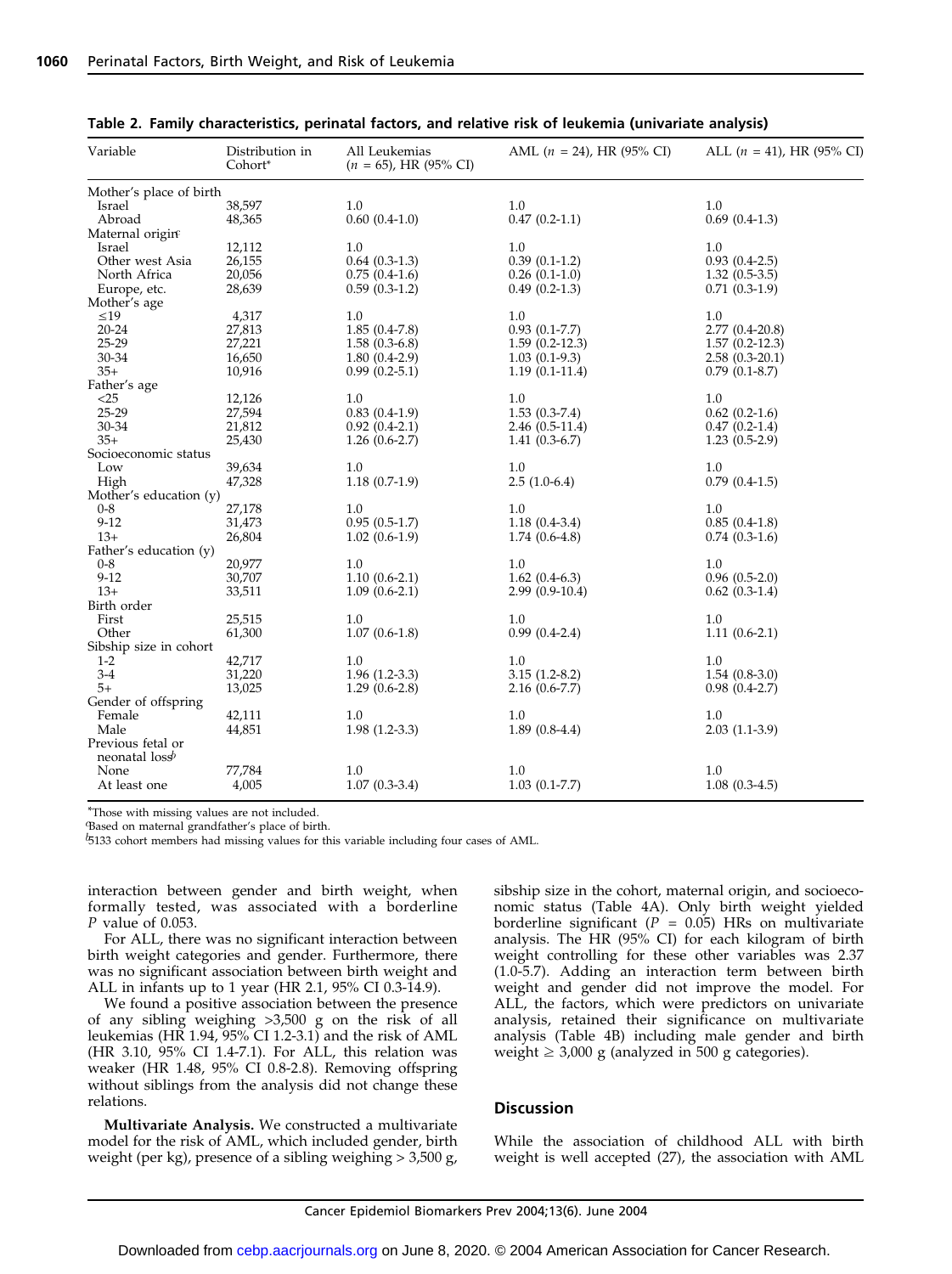| Leukemia Type | Birth Weight Categories (g) |    | <i>n</i> Cases Person-Years | Rates per 100,000 HR (95% CI) |                                               |
|---------------|-----------------------------|----|-----------------------------|-------------------------------|-----------------------------------------------|
| All leukemias | $\leq 2.999$                |    | 604,256                     | 1.16                          | 1.0                                           |
|               | 3,000-3,499                 | 27 | 1,056,544                   | 2.56                          | $2.21(1.0-5.1)$                               |
|               | 3,500-3,999                 | 23 | 642,546                     | 3.58                          | $3.09(1.3-7.2)$                               |
|               | $4.000+$                    |    | 174.420                     | 4.59                          | 3.96 (1.4-10.9), P for linear trend = $0.002$ |
| ALL           | $\leq$ 2,999                |    | 604,256                     | 0.50                          | 1.0                                           |
|               | 3,000-3,499                 | 22 | 1,056,544                   | 2.08                          | $4.19(1.3-14.0)$                              |
|               | 3,500-3,999                 | 12 | 642,546                     | 1.87                          | $3.76(1.1-13.3)$                              |
|               | $4.000+$                    | 4  | 174.420                     | 2.29                          | 4.63 (1.0-20.7), P for linear trend = $0.06$  |
| AML           | $\leq$ 2.999                |    | 604,256                     | 0.66                          | 1.0                                           |
|               | 3,000-3,499                 |    | 1,056,544                   | 0.47                          | $0.72(0.2-2.7)$                               |
|               | 3,500-3,999                 | 11 | 642,546                     | 1.71                          | $2.59(0.8-8.1)$                               |
|               | $4.000+$                    | 4  | 174.420                     | 2.29                          | 3.46 (0.9-13.8), P for linear trend = $0.009$ |

Table 3. Leukemia incidence rates by birth weight

is less established. Our findings are consistent with several case-control studies and one cohort study in which AML was found to be related to high birth weight. Furthermore, in this cohort, having a sibling with high birth weight was significantly associated with the risk of AML, with an order of magnitude similar to the effect of increasing birth weight in the proband, although this relation did not retain its significance in multivariate analysis. Socioeconomic status, maternal ethnic origin, and sibship size were associated with AML in univariate but not multivariate analysis. The higher risk of AML among offspring of native-born Israelis compared with offspring of immigrants might be explained by confounding by socioeconomic status or by local environmental exposures. Genetic differences are less likely because there are few generations of Israeli-born Jews, most having immigrated from Europe, western Asia, or North Africa within the last century. We did not find that other perinatal conditions or events were associated with the risk of AML.

On the other hand, for ALL, birth weight and male gender were associated with an increased risk. The latter is a common finding in epidemiologic studies of ALL but has not been reported in all studies (21). The relationship of ALL with birth weight appeared to show a threshold effect above 3,000 g, although there were very few cases with the disease in the lowest birth weight category. We did not find any relation between obstetric and perinatal conditions such as induction of labor, asphyxia, and vacuum extraction and the risk of ALL, but the power of our study to detect these relations was limited.

Several case-control studies have examined the association of birth weight with leukemia in general without specifying subtype (15, 17, 22, 34, 35). Some studies, which specifically examined AML, used a cutoff for high birth weight of 4,000 g (20, 24, 36). Only one of these (36) reported a positive and statistically significant association with an odds ratio (OR) of 1.5. The findings in the latter study were stronger in early childhood (OR 2.5, 95% CI 1.1-1.5 for children up to age 2 years). In our study as well, the association of increased birth weight with infant AML was particularly strong. One study using a cutoff of 3,500 g found a striking OR of 6.2 (95% CI 1.3-29.8; ref. 30), while a second  $(18)$  using the same cutoff found a more modest effect (OR 1.9, 95% CI 1.0- 8.3). The number of AML cases included in these studies ranged from 10 to 150 (Table 5). A recent case-control study (11) reported a decreased risk of AML with extremes of birth weight. A relation between low birth weight and risk of leukemia has also been observed. Schuz et al. (24) found an effect on leukemia risk at both extremes of weight. Iverson (34), on the other hand, found low birth weight to be somewhat protective, as our findings in ALL also suggest.

To our knowledge, this is the second cohort study demonstrating a positive association between birth weight and AML. The first was reported by Westergaard et al. (19) on a large Danish cohort of nearly 2 million children followed from birth until age 15 years. They showed a relative increase of AML risk per kilogram increase in birth weight of 2.14. The CI reported in that study (1.19-3.85) overlaps with that in our study, enhancing the generalizability of our results. We found a borderline interaction between gender and birth weight

| Table 4. Multivariate models of leukemia risk |  |  |  |  |  |  |  |  |  |
|-----------------------------------------------|--|--|--|--|--|--|--|--|--|
|-----------------------------------------------|--|--|--|--|--|--|--|--|--|

| Variable                                                                                   | HR   | 95% CI       | P    |
|--------------------------------------------------------------------------------------------|------|--------------|------|
| A. AML [Model $\chi^2(9_{df}) = 25.8, P = 0.002$ ]                                         |      |              |      |
| Birth weight per kg <sup>*</sup>                                                           | 2.37 | $1.0 - 5.7$  | 0.05 |
| Sex                                                                                        |      |              |      |
| Female                                                                                     | 1.0  |              |      |
| Male                                                                                       | 1.68 | $0.7 - 3.45$ | 0.2  |
| At least one sibling with                                                                  |      |              |      |
| birth weight $>$ 3,500 g                                                                   |      |              |      |
| No                                                                                         | 1.0  |              |      |
| Yes                                                                                        | 1.81 | $0.7 - 4.7$  | 0.2  |
| Sibship size in the cohort                                                                 |      |              |      |
| $1-2$                                                                                      | 1.0  |              |      |
| $3-4$                                                                                      | 2.69 | $1.0 - 7.3$  | 0.06 |
| $5+$                                                                                       | 1.55 | $0.4 - 6.1$  | 0.5  |
| Socioeconomic status                                                                       |      |              |      |
| Low                                                                                        | 1.0  |              |      |
| High                                                                                       | 2.18 | $0.8 - 6.0$  | 0.1  |
| Maternal origin                                                                            |      |              |      |
| Israel                                                                                     | 1.0  |              |      |
| Other west Asia                                                                            | 0.56 | $0.2 - 1.8$  | 0.3  |
| North Africa                                                                               | 0.31 | $0.1 - 1.3$  | 0.1  |
| Europe, etc.                                                                               | 0.55 | $0.2 - 1.5$  | 0.3  |
| B. ALL [Model $\chi^2$ (4 <sub>df</sub> ) = 10.5, P = 0.03]<br>Birth weight categories (g) |      |              |      |
| $<$ 3,000                                                                                  | 1.0  |              |      |
| 3,000-3,499                                                                                | 4.04 | 1.2-13.5     | 0.02 |
| 3,500-3,999                                                                                | 3.44 | $1.0 - 12.2$ | 0.06 |
| $4,000+$                                                                                   | 4.06 | $0.9 - 18.2$ | 0.07 |
| Sex                                                                                        |      |              |      |
| Female                                                                                     | 1.0  |              |      |
| Male                                                                                       | 1.92 | $1.0 - 3.7$  | 0.05 |

\*Birth weight entered into the model as a continuous variable.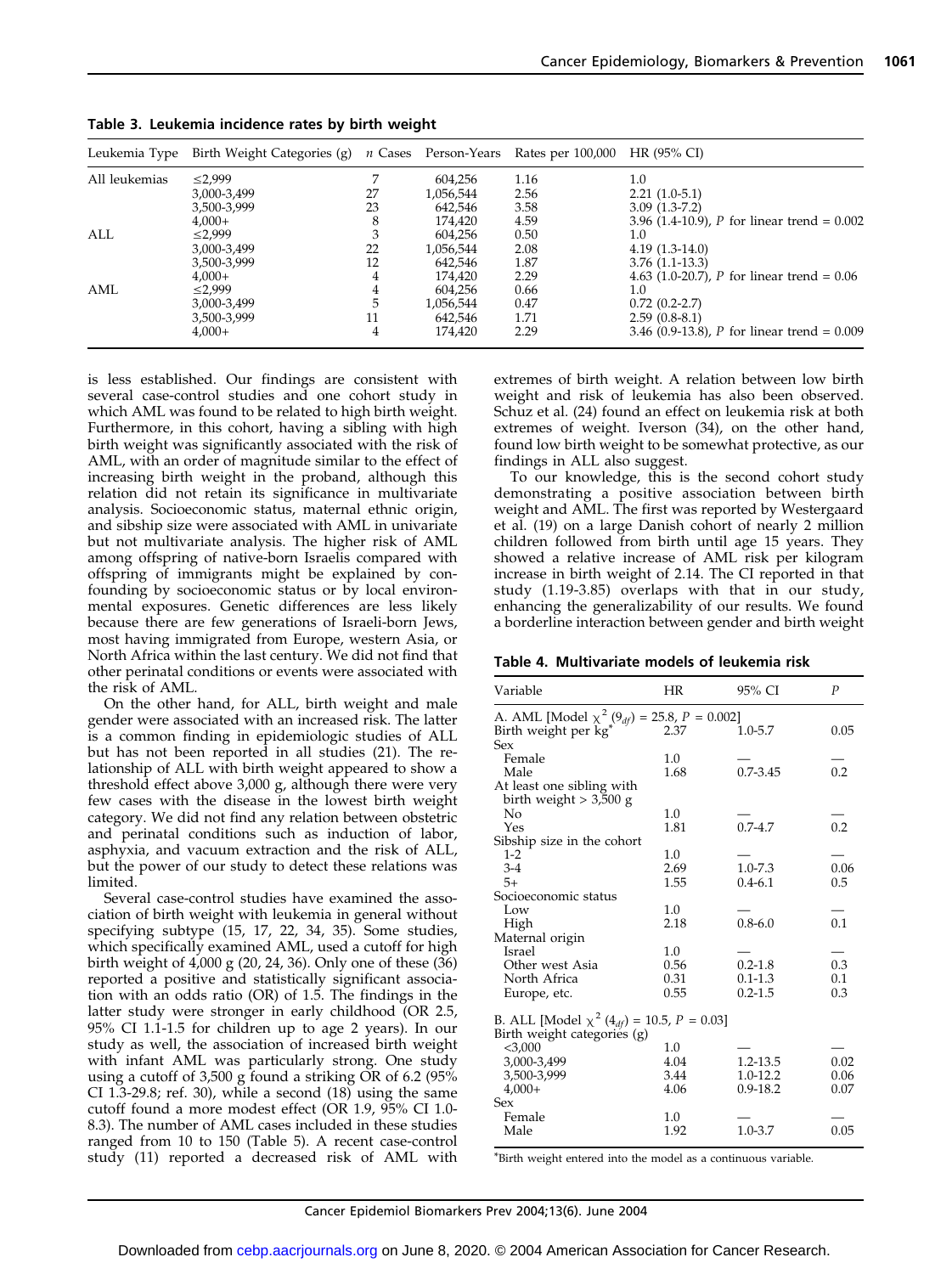| Authors (Reference)      | Study Type                                              | AML Cases (%)/All Leukemias |
|--------------------------|---------------------------------------------------------|-----------------------------|
| MacMahon and Newill (15) | Death certificate, case-control                         | 140 (8)/1,747               |
| Iverson (34)             | Hospital-based cases compared with national data        | ? / 516                     |
| Wu et al. (41)           | Twin study, comparison of leukemic and nonleukemic twin | 10(20)/50                   |
| Fasal et al. (22)        | Death certificate, case-control                         | ? / 449                     |
| Shaw et al. $(17)$       | Case-control                                            | 26(10.2)/255                |
| McKinney et al. (35)     | Case-control                                            | 23(13.5)/171                |
| Shu et al. (18)          | Case-control                                            | 94 (30.4)/309               |
| Zack et al. $(8)$        | Case-control                                            | 36(11)/411                  |
| Cnattingius et al. (7)   | Nested case-control                                     | 98 (100)                    |
| Ross et al. $(20)$       | Case-control, infant leukemia only                      | 115(38)/303                 |
| Yeazel et al. (36)       | Case-control                                            | 232 (13.8)/1,677            |
| Roman et al. (25)        | Case-control                                            | 15(10.5)/143                |
| Westergaard et al. (19)  | Cohort                                                  | 114 (13.4)/848              |
| Schuz et al. (24)        | Case-control                                            | 147 (12.4)/1,184            |
| McKinney et al. (26)     | Case-control                                            | 20(13.9)/144                |
| Paltiel, current study   | Cohort                                                  | 24(36.9)/65                 |

Table 5. Review of studies examining the relation between birth weight and AML and all leukemias excluding studies that only examined cases with ALL

NOTE: Association between birth weight and ALL was reviewed previously by Ross et al. (27).

and its relation with AML [to our knowledge, this has been reported once previously with respect to all leukemias in an early case-control study (22)], which was not evident in the Danish cohort.

Westergaard et al. found, as we did, a relation with sibship size (with an increased risk in sibships  $\geq 2$  when determined at age 2 or 3 years). In that study as well as in a case-control study (20), birth order was also a significant predictor of AML risk, whereas, in our study, this factor had no effect. Both sibship size and birth order are thought to be proxies for early childhood exposure to infection (23, 37). In our study, high socioeconomic status had a borderline association ( $P = 0.05$ ) with AML, lending, perhaps, indirect support for the proposed infectious etiology of childhood leukemia.

Our study design had several advantages. The existence of the Israel Cancer Registry and the universal access to health care in the country ensure unbiased and complete ascertainment of cases. The Jerusalem Perinatal study database contains information recorded at birth, which was not influenced by recall bias or biases due to other events in the child's or mother's life. Thus, although the number of cases of AML was small, the advantage of our study, compared with most others that have explored this relation, is that it is based on a population-based cohort followed from birth to early adulthood in which data on risk factors and outcome were of high validity. The rates of leukemia overall and by age group were comparable with national rates reported to the Israel Cancer Registry (38). The small number of cases limited the power to analyze multiple factors simultaneously on multivariate analysis. Furthermore, we were restricted to the data on births that occurred within the cohort, which limits the validity of variables such as sibship size (it would be underestimated in our database). In addition, a small portion of the cohort (8%) was born in hospitals where obstetric and maternal conditions were not recorded.

Several mechanisms have been raised to explain the observed relationship between birth weight and acute leukemia. One possibility might be exposure to pelvic radiation in mothers with large babies. Although mothers with high birth weight babies may have been exposed to radiation via pelvimetry, we have no direct evidence that this was the case in our cohort. Another theory has postulated that increased levels of insulin growth factors in high-birth-weight babies reflect abnormal cell growth and turnover (27). Increased levels of IGF-I, which are thought to be cancer promoting, have been positively correlated with birth weight (39). Furthermore, the genetically imprinted IGF-II gene performs an important function in fetal growth by controlling the supply of maternal nutrients to the fetus  $(40)$ . Wu et al.  $(41)$  have found that loss of the normal (monoallelic paternal) genomic imprinting of IGF-II may play a role in leukemogenesis. Thus, cytokine dysregulation or increased levels of growth cytokines may have a common influence on fetal growth and leukemic cell differentiation. Extreme levels of thyroid stimulating hormone, low or high, have also been associated with a decreased risk of childhood acute leukemia (42). Other childhood malignancies such as Wilm's tumors are associated with high birth weight via mechanisms of increased growth factors (27). In our study, the HR (95% CI) associated with increasing birth weight (per kg) for Wilm's tumor  $(n = 8)$  was  $2.5$  (0.63-10.08). Thus, one possible explanation for increased leukemia in highbirth-weight babies may be due to a larger population of preleukemic clones in large babies compared with small babies, possibly due to the influence of IGF-I.

This study does not provide further data to test this hypothesis. However, the suggestion that the presence of high-birth-weight siblings also confers an increased risk for AML lends strength to the hypothesis that the intrauterine environment and possibly genetic factors contribute to AML risk. Only one previous case-control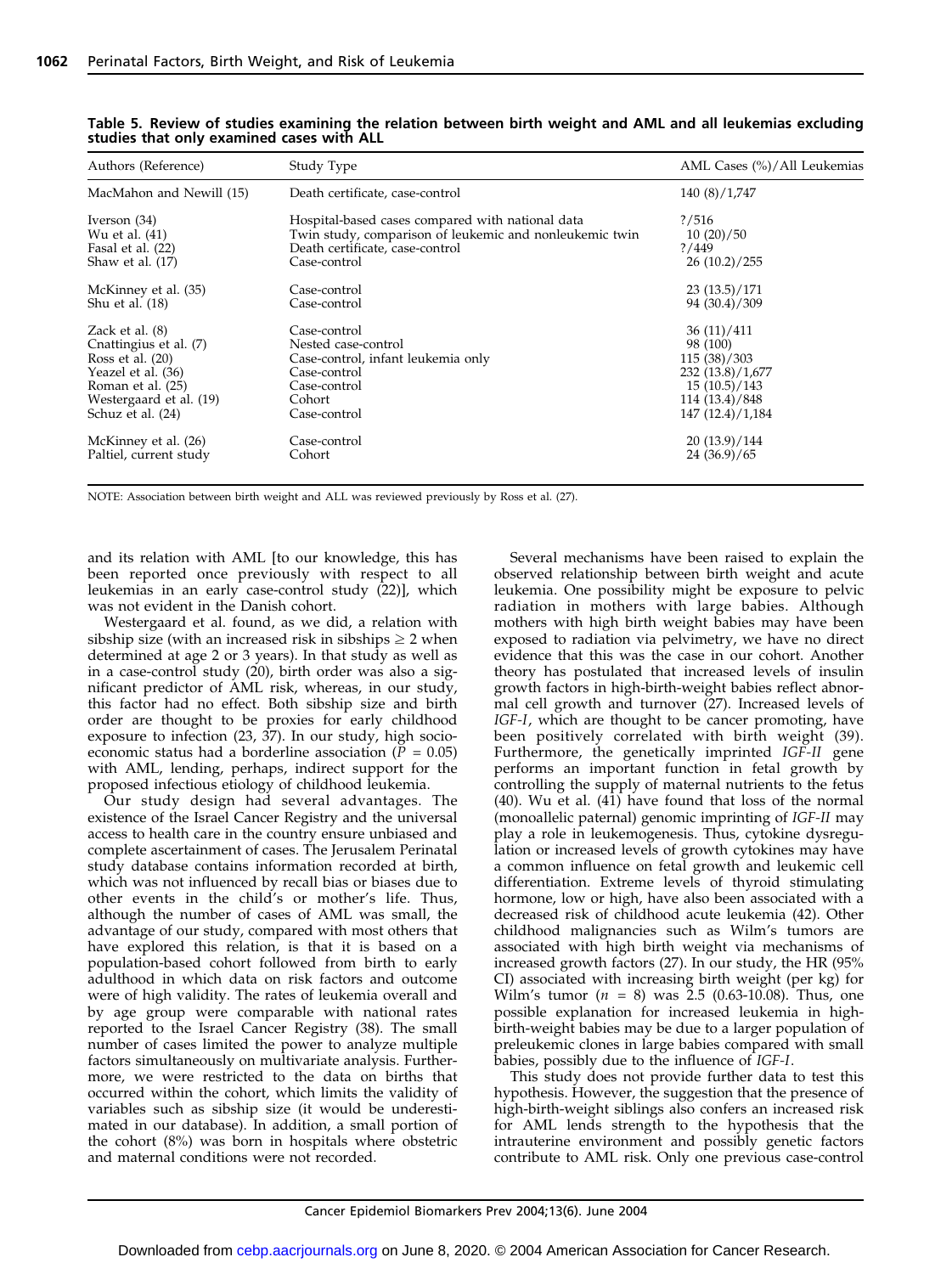| Definition of High Birth Weight Association with AML |                                                             | Association with All Leukemias                                                     |
|------------------------------------------------------|-------------------------------------------------------------|------------------------------------------------------------------------------------|
|                                                      |                                                             | Mean for cases 7.37 (501.18) per pound controls<br>7.32 (501.19) per pound         |
| Low birth weight $< 2,500$ g                         |                                                             | 3.9% observed, 4.8% expected                                                       |
|                                                      | In 5 of 10 cases, leukemic twin heavier                     | 29 of 42 (70%) leukemic twin heavier                                               |
| $>3,860$ g                                           | Not distinguished                                           | Relative risk boys 1.1, girls 2.07                                                 |
|                                                      |                                                             | Mean birth weight cases $3,397 \pm 603$ , controls $3,367 \pm 550$ ;<br>$P = 0.61$ |
|                                                      |                                                             | No association                                                                     |
| >3,500g                                              | OR 1.9 (1.0-3.3) compared<br>with $<$ 3,000 g               | OR 1.7 (95% CI 1.2-2.6)                                                            |
| Per $100 g$                                          | OR $1.0(0.9-10)$                                            | OR 1.0 (95% CI 1.0-11)                                                             |
|                                                      | No effect                                                   |                                                                                    |
| $>4,000 \text{ g}$                                   | OR $2.22$ (0.82-6.05)                                       | 2.28 (95% CI 1.26-4.13)                                                            |
| $>4,000 \text{ g}$                                   | OR 1.5 $(1.0-2.4)$ , 0-2 y OR 2.5 $(1.1-5.5)$               |                                                                                    |
| $>3,500$ g                                           | OR 6.2 (1.3-29.8)                                           | 1.2 (95% CI 0.8-1.8)                                                               |
| Risk per 1 kg                                        | OR 2.14 (1.19-3.85)                                         |                                                                                    |
| $>4,000 \text{ g}$                                   | Elevated birth weight not significant,<br>data not provided | OR 1.4 (95% CI 1.0-1.8) effect at lower and higher<br>birth weight                 |
| $\geq 3,500$ g                                       |                                                             | OR 1.12 (95% CI 0.73-1.73)                                                         |
| Risk per 1 kg $\geq 4,000$ g                         | HR 2.9 (95% CI 1.3-6.4),<br>HR 3.46 (95% CI 0.9-13.8)       | HR 1.92 (95% CI 1.2-3.2)                                                           |

#### Table 5. Review of studies examining the relation between birth weight and AML and all leukemias excluding studies that only examined cases with ALL (Cont'd)

study has shown that a birth weight of >3,500 g in the immediately preceding sibling predicts AML in the proband (OR 7.9, 95% CI 0.9-63.9; ref. 25). Other studies have been limited in their possibility of discovering these effects because they used siblings as controls (43) or have not included data on siblings' birth weight.

A further important finding of our study is that the association observed between AML and high birth weight extends to young adults diagnosed above age 14 years. Roman et al. (25) found an OR (95% CI) for AML of 4.6 (0.5-46.9) for high birth weight based on only three cases in the age group 15+ years. Ferguson et al. (44) reported a relationship between birth weight above the mean and cancer in young adults under age 46 years. A recent Swedish study (45) found an increased risk of cancer at all sites [rate ratio for highest vs. lowest quintile 1.71 (1.14-2.56)] and for nonhormonal cancers (rate ratio 2.07, 95% CI 1.22-3.50) in older cohorts of women (born 1914, 1918, 1922, and 1930). AML was not specifically investigated in that study. Renal cell carcinoma in adult men may be moderately associated with high birth weight (46). Breast cancer in young women is associated with high birth weight (47-49). Thus, given our results, AML may join an enlarging list of cancers in adulthood associated with higher birth weight.

Critical events that might occur between birth and the onset of acute leukemia have yet to be elucidated. The association of birth weight and AML suggests a first hit (or set of hits) in utero, occurring in large babies, and a subsequent event later in childhood. One possibility is that the in utero genetic hit is more likely to occur in large babies. A second possibility is that larger babies have more stem cells or lymphoid cells at risk for succumbing to a ''second hit'' and development of overt leukemia. The striking relation between birth weight and AML in the first year of life raises the possibility of a specific relationship between the MLL gene abnormality [which are found in 65% of infant AML (50)] and birth weight.

On the other hand, although leukemias involving the MLL gene are known to have a short latency (50), some leukemias have a latent period spanning several years. For example, a long postnatal latency period has been observed for two children in whom the AML1-ETO fusion protein was present at birth who developed t(8;21)-positive AML at ages 10 and 12 years (51). These cases imply that the second hit may be very remote from the first in some patients with AML, as suggested by the relation between high birth weight and leukemia in young adults in this study.

Evidence from several epidemiologic studies suggests that there is an association between birth weight and selected childhood tumors. The association with AML appears to be stronger than that found with other hematologic malignancies. Moreover, our study suggests that this relation is particularly strong in infants but extends beyond childhood. Further investigations in the basic sciences will be required to elucidate the mechanisms explaining the observed relation. Specifically, studies exploring the risk of leukemia in genotypes conferring high birth weight should be performed.

#### References

- Severson RK, Ross JA. The causes of acute leukemia. Curr Opin Oncol 1999;11:20-4.
- 2. Greaves M. Childhood leukemia. BMJ 2002;324:283-7.
- 3. Ross JA, Dietary flavonoids and the MLL gene: a pathway to infant leukemia? Proc Natl Acad Sci 2000;97:4411-3.
- 4. Alexander FE, Patheal SL, Biondi A, et al. Transplacental chemical exposure and risk of infant leukemia with MLL gene fusion. Cancer Res 2001;61:2542-6.
- 5. Strick R, Strissel PL, Borgers S, Smith SL, Rowley JD. Dietary bioflavonoids induce cleavage in the MLL gene and may contribute to infant leukemia. Proc Natl Acad Sci 2000;4790-5.
- 6. Kinlen LJ. Infection and childhood leukemia [editorial]. Cancer Causes & Control 1998;9:237-9.
- 7. Cnattingius S, Zack M, Ekbom A, Gunnarskog J, Linet M, Adami HO. Prenatal and neonatal risk factors for childhood myeloid leukemia. Cancer Epidemiol Biomarkers & Prev 1995;4:441-5.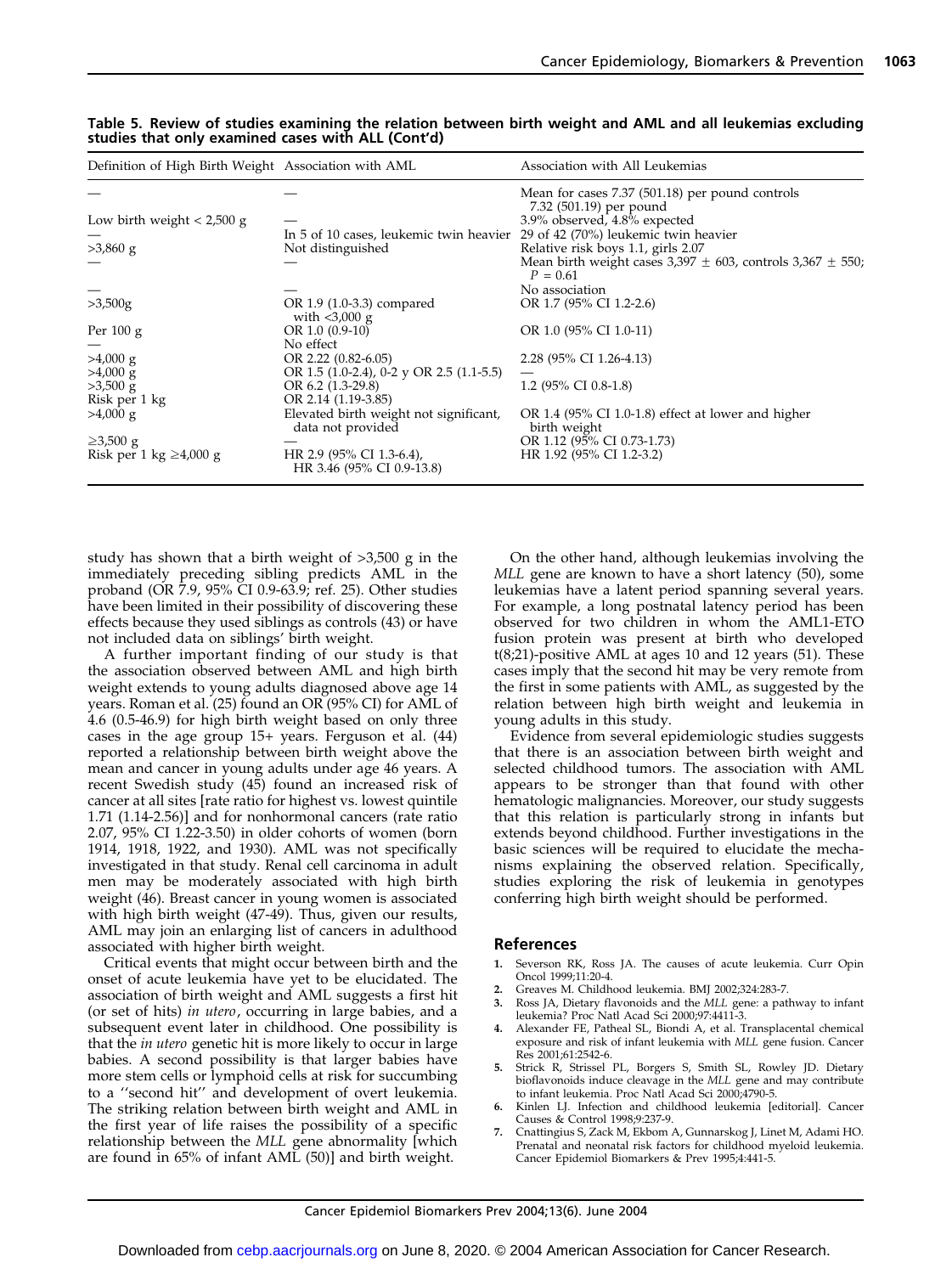- Zack M, Adami HO, Ericson A. Maternal and perinatal risk for childhood leukemia. Cancer Res 1991;51:3696-701.
- 9. Hasle H, Haunstrup Clemmensen I, Mikkelsen M. Risks of leukaemia and solid tumours in individuals with Down's syndrome. Lancet 2000;355:165-9.
- 10. Cnattingius S, Zack MM, Ekbom A, et al. Prenatal and neonatal risk factors for childhood lymphatic leukemia. J Natl Cancer Inst 1995; 87:908-14.
- 11. Reynolds P, Von Behren J, Elkin EP. Birth characteristics and leukemia in young children. Am J Epidemiol 2002;155:603-13.
- 12. Wiemels JL, Smith RN, Taylor GM, et al. Methylenetetrahydrofolate reductase (MTHFR) polymorphisms and risk of molecularly defined subtypes of childhood acute leukemia. Proc Natl Acad Sci 2001;98: 4004-9.
- 13. Wiemels JL, Pagnamenta A, Taylor MG, et al. A lack of functional NAD(P)H: Quinone oxidoreductase allele is selectively associated with pediatric leukemias that have MLL fusions. Cancer Res 1999;59: 4095-9.
- 14. Doll R, Wakeford R. Risk of childhood cancer from fetal irradiation. Br J Radiol 1997;70:130-9.
- 15. MacMahon B, Newill VA, Birth characteristics of children dying of malignant neoplasms. J Natl Cancer Inst 1962;28:231-44.
- 16. Kaye SA, Robison LL, Smithson WA, Gunderson P, King FL, Neglia JP. Maternal reproductive history and birth characteristics in childhood acute lymphoblastic leukemia. Cancer 1991;68:1351-5.
- 17. Shaw G, Lavey R, Jackson R, Austin D. Association of childhood leukemia with maternal age, birth order, and paternal occupation. Am J Epidemiol 1984;119:788-95.
- 18. Shu XO, Gao YT, Brinton LA, et al. A population-based case-control study of childhood leukemia in Shanghai. Cancer 1988;62:635-44.
- 19. Westergaard T, Andersen PK, Pedersen JB, et al. Birth characteristics, sibling patterns, and acute leukemia risk in childhood: a populationbased cohort study. J Natl Cancer Inst 1997;89:939-47.
- 20. Ross JA, Potter JD, Shu XO, Reaman GH, Lampkin B, Robison LL. Evaluating the relationships among maternal reproductive history, birth characteristics, and infant leukemia: a report from the Children's Cancer Group. Ann Epidemiol 1997;7:172-9.
- 21. Cartwright RA, Gurney KA, Moorman AV. Sex ratios and the risks of haematological malignancies. Br J Haematol 2002;118:1071-7.
- 22. Fasal E, Jackson EW, Klauber MR. Birth characteristics and leukemia in childhood. J Natl Cancer Inst 1971;47:501-9.
- 23. Dockerty JD, Draper G, Vincent T, Rowan SD, Bunch KJ. Case-control study of parental age, parity and socio-economic level in relation to childhood cancers. Int J Epidemiol 2001;30:1428-37.
- 24. Schuz J, Kaatsch P, Kaletsch U, Meinert R, Michaelis J. Association of childhood cancer with factors related to pregnancy and birth. Int J Epidemiol 1999;28:631-9.
- 25. Roman E, Ansell P, Bull D. Leukaemia and non-Hodgkin's lymphoma in children and young adults: are prenatal and neonatal factors important determinants of disease? Br J Cancer 1997;76: 406-15.
- 26. McKinney PA, Juszczak E, Findlay E, Smith K, Thomson CS. Pre- and perinatal risk factors for childhood leukaemia and other malignancies: a Scottish case control study. Br J Cancer 1999;80:1844-51.
- 27. Ross JA, Perentesis JP, Robison LL, Davies SM. Big babies and infant leukemia: a role for insulin-like growth factor-1? Cancer Causes & Control 1996;7:553-9.
- 28. Golding J, Paterson M, Kinlen LJ. Factors associated with childhood cancer in a national cohort study. Br J Cancer 1990;62:304-8.
- 29. Davies AM, Prywes R, Tzur B, Weiskopf P, Sterk VV. The Jerusalem Perinatal Study. 1. Design and organization of a continuing, community-based, record linked survey. Isr J Med Sci 1969;5:1095-106.
- 30. Harlap S, Davies AM, Grover NB, Prywes R. The Jerusalem Perinatal Study: the first decade 1964-73. Isr J Med Sci 1977;13:1073-91.
- Cancer incidence in Jewish migrants to Israel 1961-1981. In: Steinitz R, Parkin DM, Young JL, et al., editors. IARC. Scientific Publication No. 98. Lyon: WHO; 1989. p. 6-7.
- 32. Cox DR. Regression model and life tables (with discussion). JR Stat Soc 1972;34:187.
- Yudkin PL, Harlap S, Baras M. High birth weight in an ethnic group of low socioeconomic status. Br J Obstet Gynaecol 1983;90:291-6.
- 34. Iverson T. Leukemia in infancy and childhood. A material of 570 Danish cases. Acta Paediatr Scand 1966;Suppl 167:1+.
- McKinney PA, Cartwright RA, Saiu JM T, et al. The inter-regional epidemiological study of childhood cancer (IRESCC): a case control study of aetiological factors in leukaemia and lymphoma. Arch Dis Child 1987;62:279-87.
- 36. Yeazel MW, Ross JA, Buckley JD, Woods WG, Ruccione K, Robison LL. High birth weight and risk of specific childhood cancers: a report
- from the Children's Cancer Group. J Pediatr 1997;131:671-7. 37. Greaves MF. An infectious etiology for common acute lymphoblastic leukemia in childhood? Leukemia 1993;7:349-60.
- 38. Israel Cancer Registry. Annual reports. Available from: http:// www.health.gov.il/icr.
- 39. Petridou E, Skalkidou A, Dessypris N, et al. Endogenous risk factors for childhood leukemia in relation to the IGF system (Greece). Cancer Causes & Control 2000;11:765-71.
- 40. Constancia M, Hemberger M, Hughes J, et al. Placental-specific IGF-II is a major modulator of placental and fetal growth. Nature 2002;417:913-4.
- 41. Wu HK, Weksberg R, Minden MD, Squire JA. Loss of imprinting of human insulin-like growth factor II gene, IGF2, in acute myeloid leukemia. Biochem Biophys Res Commun 1997;231:466-72.
- 42. Lei U, Wohlfahrt J, Hjalgrim H, Hjalgrim LL, Simonsen H, Melbye M. Neonatal level of thyroid-stimulating hormone and acute childhood leukemia. Int J Cancer 2000;88:486-8.
- 43. Jackson EW, Norris FD, Klauber MR. Childhood leukemia in California-born twins. Cancer 1969;23:913-9.
- 44. Ferguson PL, Mohr LC, Hoel DG, Lipsitz SR, Lackland DT. Possible relationship between birth weight and cancer incidence among young adults [abstract]. Ann Epidemiol 2000;10:471.
- 45. Andersson SW, Bengtsson C, Hallberg L, et al. Cancer risk in Swedish women: the relation to size at birth. Br J Cancer 2001;84: 1193-8.
- 46. Bergstrom A, Lindblad P, Wolk A. Birth weight and risk of renal cell cancer. Kidney Int 2001;59:1110-3.
- 47. Kaijser M, Lichtenstein P, Granath F, Erlandsson G, Cnattingius S, Ekbom A. In utero exposures and breast cancer: a study of oppositesexed twins. J Natl Cancer Inst 2001;93:60-2.
- 48. Michels KB, Trichopoulos D, Robins FM, et al. Birth weight as a risk factor for breast cancer. Lancet 1996;348:1542-6.
- De Stavola BL, Hardy R, Kuh D, dos Santo Silva I, Wadsworth M, Swerdlow AJ. Birth weight, childhood growth and risk of breast cancer in a British cohort. Br Cancer 2000;83:964-8.
- 50. Greaves MP. Aetiology of acute leukemia. Lancet 1997;349:344-9.
- Wiemels JL, Xiao Z, Buffler PA, et al. In utero origin of t(8;21) AML1-ETO translocations in childhood acute myeloid leukemia. Blood 2002;99:3801-5.